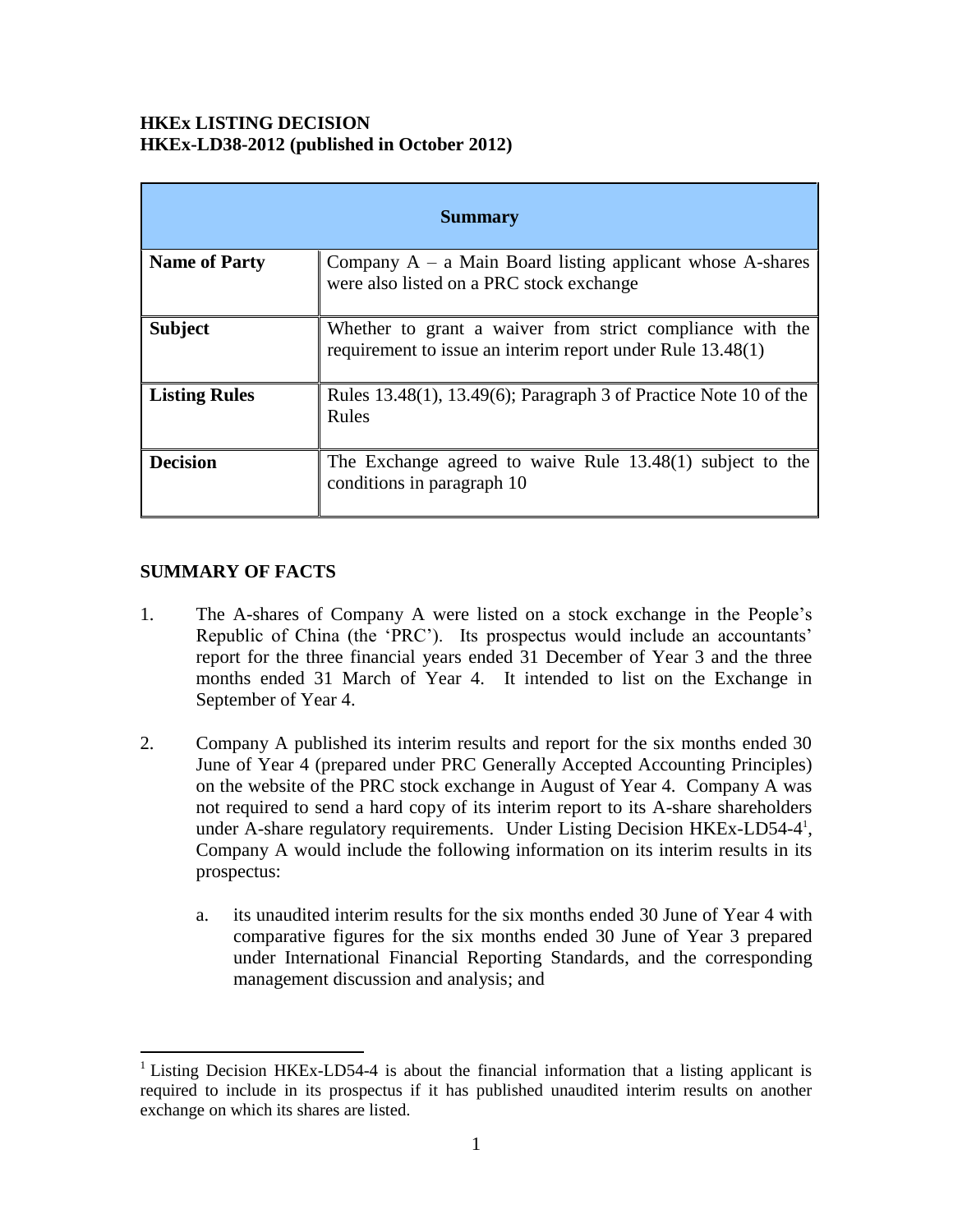- b. the Reporting Accountants' review report on the interim results in accordance with the standard<sup>2</sup> promulgated by Hong Kong Institute of Certified Public Accountants.
- 3. Company A submitted that full compliance with Rule 13.48(1) would not provide any new information to its shareholders or potential investors but would incur unnecessary costs, given that the relevant financial information for the six months ended 30 June of Year 4 in the interim report would be disclosed in its prospectus. Accordingly, it applied for a waiver of Rule 13.48(1).

# **THE ISSUE RAISED FOR CONSIDERATION**

4. Whether to grant Company A a waiver of Rule 13.48(1)

# **APPLICABLE LISTING RULES OR PRINCIPLE**

- 5. Rule 13.48(1) requires an issuer to send to its shareholders an interim report or a summary interim report in respect of the first six months of the financial year within three months after the end of that period.
- 6. Rule 13.49(6) requires an issuer to publish an interim results announcement in respect of the first six months of the financial years within two months after the end of that period.
- 7. Paragraph 3 of Practice Note 10 of the Rules provides that in the event that the results for the interim period (containing financial information required for interim results announcements under paragraph 46(1) of Appendix 16) have been included in the prospectus for the purpose of applying for a listing on the Exchange, there will be no obligation to separately publish the results.

## **THE ANALYSIS**

 $\overline{a}$ 

8. Paragraph 3 of Practice Note 10 of the Rules only exempts Company A from publishing an interim results announcement under Rule 13.49(6). However, Company A was still required under Rule 13.48(1) to send to its shareholders an interim report or a summary interim report given that its listing date was within three months after the interim period.

<sup>&</sup>lt;sup>2</sup> Hong Kong Standard on Review Engagements 2410 "Review of Interim Financial Information Performed by the Independent Auditor of the Entity".